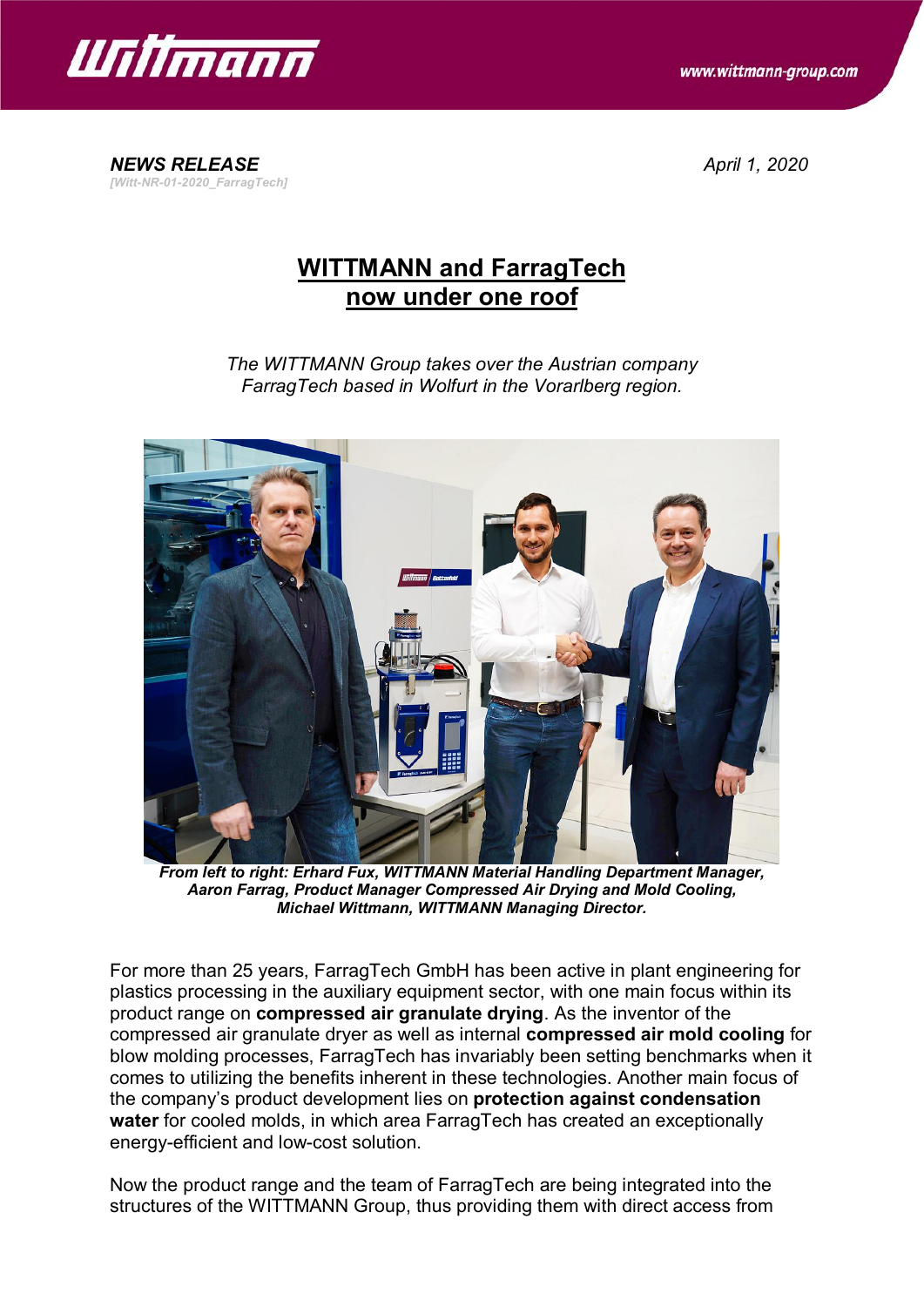

their headquarters in Wolfurt to the entire development know-how and the international sales network of the WITTMANN Group. Further development of the FarragTech products from all three sectors will be driven forward, and it is planned to have the appliances seamlessly integrated into the open concept of **WITTMANN 4.0** technology.

The company's previous owner Aaron Farrag is taking over the compressed air drying and cooling segment as Product Manager, and will incorporate this product line into the WITTMANN Group. WITTMANN's Managing Director Michael Wittmann is looking forward to the future cooperation: "We extend a very cordial welcome to the FarragTech team in our group of companies. With the **small-quantity dryers** from FarragTech, we are closing a gap in our product portfolio. Our international outreach – combined with the advantages of these technically outstanding products – promises an enormous growth potential for our new product segment."

------------------------------

The WITTMANN Group is a worldwide leader in the production of injection molding machines, robots and peripheral equipment for the plastics processing industry, headquartered in Vienna/Austria and consisting of two main divisions: WITTMANN BATTENFELD and WITTMANN. These two divisions jointly operate the companies of the WITTMANN Group with eight production plants in five countries. Additional sales and service companies are active in 34 facilities in important plastics markets around the world.

WITTMANN BATTENFELD pursues the further expansion of its market position as an injection molding machine manufacturer and specialist for state-of-the-art plastic processing technologies. As a supplier of comprehensive, modern machine technology in modular design, the company meets both present and future market demands for plastics injection molding equipment.

The WITTMANN product portfolio includes robots and automation systems, material handling systems, dryers, gravimetric and volumetric blenders, granulators, temperature controllers and chillers. With this diversified range of peripheral units, WITTMANN offers plastics processors solutions to cover all production requirements, ranging from independent production cells to integrated plant-wide systems. The integration of these various segments under the umbrella of the WITTMANN Group has led to complete connectivity between the various product lines. This integration has greatly benefited plastics processing users, who are increasingly

looking for seamless production, including automation and peripheral functions.

------------------------------